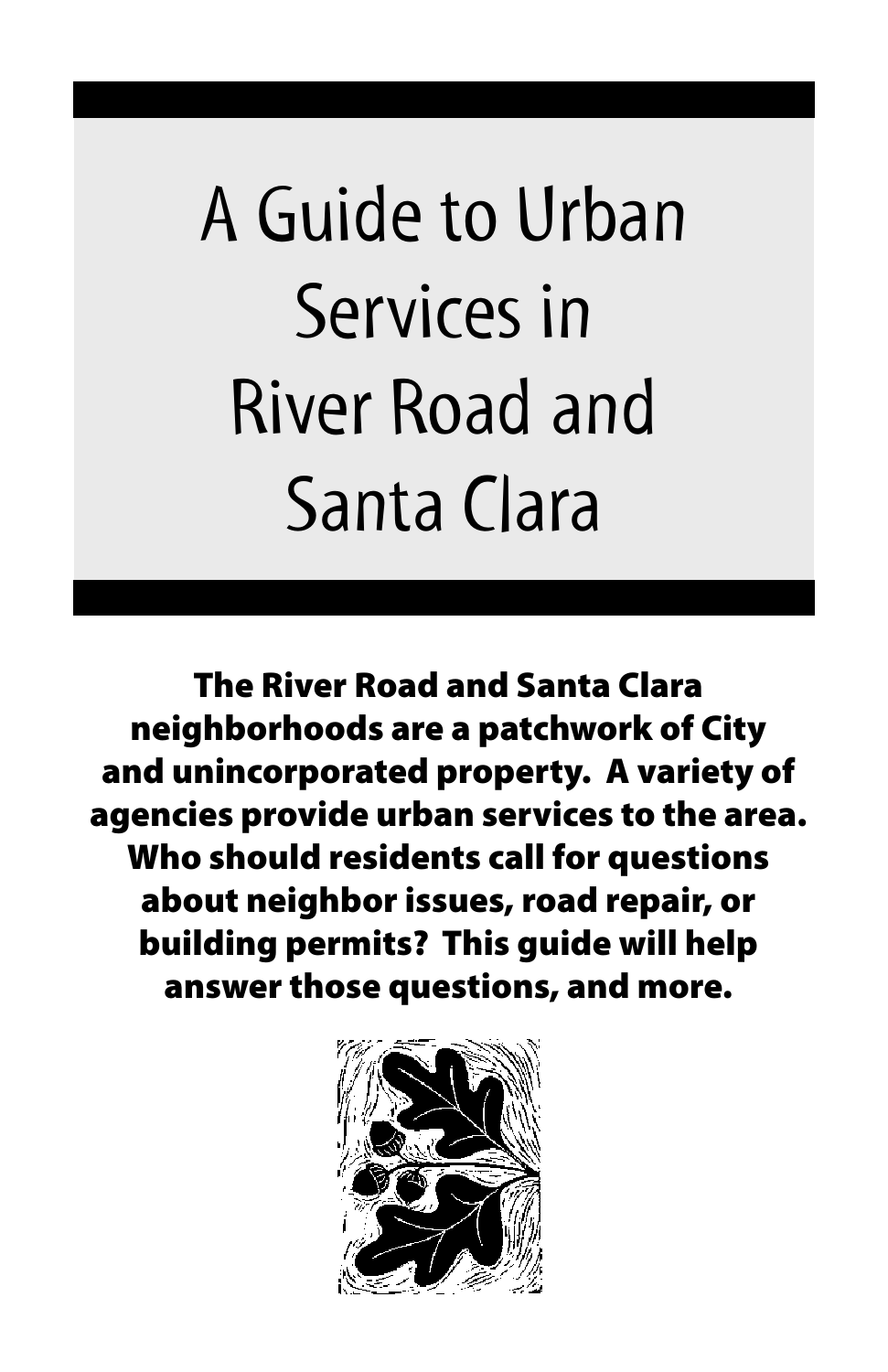## **River Road/Santa Clara Neighborhoods**



## **Where Do You Live?**

This guide is designed to help residents in River Road and Santa Clara understand urban services and connect with service providers. The first step in using this guide is to know whether your residence is located in the City of Eugene or unincorporated Lane County. On the map, unincorporated areas are white and City properties are shaded. To confirm the status of your property, check tax records or call Lane County Assessment and Taxation at 682-4321.

## **Electoral Districts**

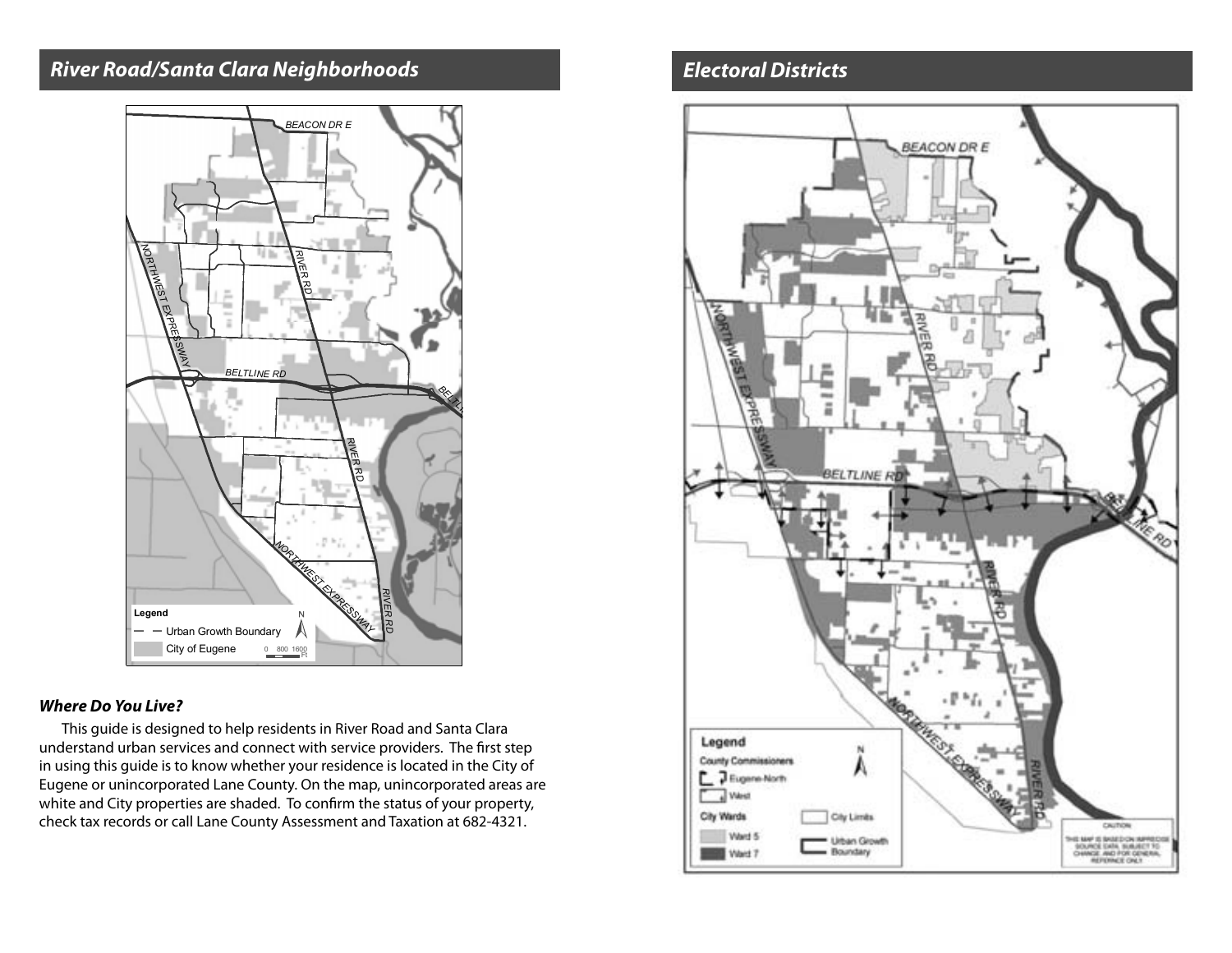# **Table of Contents**

| <b>Inside cover</b> |
|---------------------|
| $\overline{2}$      |
| 3                   |
| 4                   |
| 5                   |
| 6                   |
| 7-8                 |
| 9                   |
| 10                  |
| 11                  |
| 12                  |
| 13                  |
| 14                  |
| $15 - 16$           |
| 17-19               |
| 20                  |
| Inside back         |
|                     |

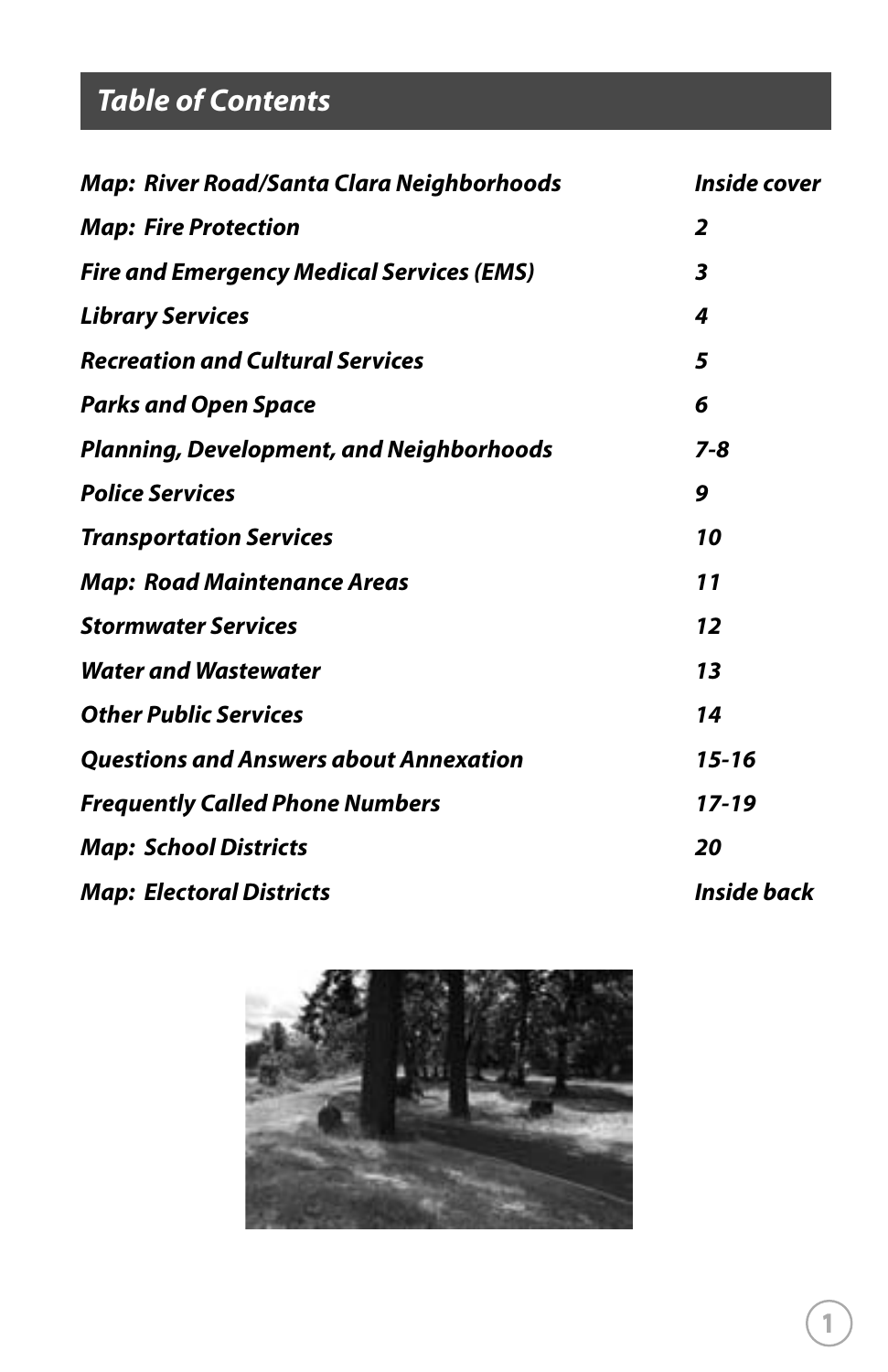## **Fire Protection**



## **Fire and Emergency Medical Services (EMS)**

Fire and EMS services include fire and injury prevention, code enforcement, fire cause investigation, and fire and life safety plan review, as well as response to fires, specialized rescues, medical emergencies, and other emergency situations.

**Fire and EMS** (excluding ambulance service) is delivered in the following ways:

- **Santa Clara Rural Fire Protection District** provides first response services to most unincorporated residents in Santa Clara.
- Lane Rural Fire/Rescue serves a portion of unincorporated residents in Santa Clara: properties north of the Beltline and west of Stark Street to Northwest Expressway. **Lane Rural** serves 76 square miles in Lane County.
- River Road Water District contracts with Eugene Fire to provide services to unincorporated residents in River Road.

**For ambulance service:** Lane County is divided into Ambulance Service Areas (ASAs). Most City and unincorporated residents in River Road and Santa Clara are within Eugene's ASA and receive paramedic ambulance service from Eugene Fire. Lane Rural's ASA serves a portion of Santa Clara – properties generally north of the Beltline and west of Stark Street to Northwest Expressway.

9-1-1 Calls: All calls are routed to the **Central Lane 9-1-1 Center**. The 9-1-1 Dispatcher immediately identifies the location of the emergency and routes the call to the responsible agency. To assure acceptable response times during periods of peak activity, all the service providers provide pre-arranged back-up for each other.

#### **Contacts:**

| City of Eugene<br>Fire & EMS Department (Eugene Fire):<br>firedept@ci.eugene.or.us | 682-7100 |
|------------------------------------------------------------------------------------|----------|
| Central Lane Communications (911 Center), non-emergency:                           | 682-5111 |
| Santa Clara Rural Fire Protection District (Santa Clara RFPD):                     | 688-3697 |
| Lane Rural Fire/Rescue:                                                            | 688-1770 |
| River Road Water District:                                                         | 688-2019 |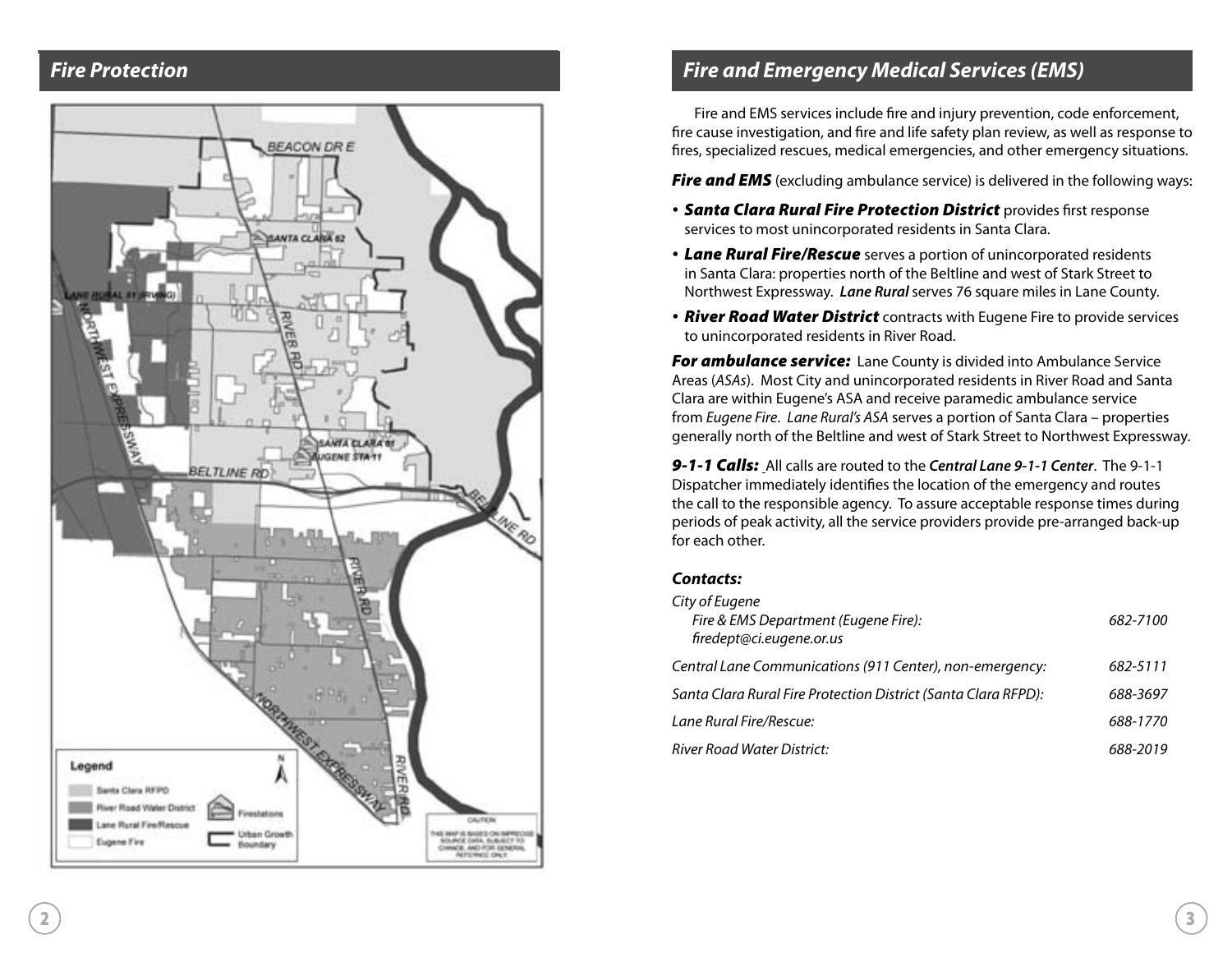## **Library Services**

**Unincorporated residents** can visit area libraries for free, but must purchase a library card to check out materials. The **City of Eugene Public Library** has a main facility and two branches, a total of 300,000 books, is open 64 hours per week, and a card costs \$80 per year. The **Springfield Library** has 137,000 books, is open 42 hours a week, and a card costs \$60 per year; the **Junction City Library** has 20,000 books, is open 31 hours a week, and a card costs \$40 per year.

**City residents** in both Santa Clara and River Road receive a City of Eugene library card and can check out materials from the main library and any branch library in Eugene. The closest library for many residents is the **Bethel Branch Library**.

**Both City and unincorporated residents** are welcome to check out books at the River Road/Santa Clara Volunteer Library at 105 Oakleigh in River Road.

#### **Contacts:**

| City of Eugene Public Library                                        |          |
|----------------------------------------------------------------------|----------|
| Main:                                                                | 682-5450 |
| Bethel branch, 1990 Echo Hollow Road:<br>www.ci.eugene.or.us/library | 682-5766 |
| River Road/Santa Clara Volunteer Library, 105 Oakleigh:              | 607-1882 |
| City of Springfield Library:                                         | 726-3766 |
|                                                                      |          |



## **Recreation and Cultural Services**

**River Road Park and Recreation District** provides recreation and cultural services to both River Road and Santa Clara residents. River Road residents – both City and unincorporated – are considered "in-district" and they pay slightly lower fees and have priority in registering for high-demand activities such as swim classes and senior trips. All Santa Clara residents are considered "out-of-district". In addition to a wide variety of classes and exercise programs, the District also provides after-school programs and hosts musical concerts each summer. District facilities include:

- Emerald Park in central River Road, with a large play structure, skate park, picnic area, pool, fitness room, and community rooms.
- The Annex, a large community room and kitchen on Hillcrest and River Road. Classes, meals and exercise programs are held at the Annex.
- Gymnastics Northwest off Prairie Road in West Santa Clara, a full-scale gymnastics facility.

#### City of Eugene Recreation and Cultural Services Department

provides services to City and unincorporated residents at eight different locations in Eugene – Echo Hollow Pool and Petersen Barn Community Center in Bethel are the closest facilities to River Road and Santa Clara. Unincorporated residents pay 20% higher fees than City residents. The City also helps fund afterschool programs and maintain playing fields at the schools. Cultural services are offered by the Hult Center and the Cuthbert Amphitheater – the fees are the same for both City and unincorporated residents.

#### **Contacts:**

| River Road Park and Recreation District         |          |
|-------------------------------------------------|----------|
| Main office:                                    | 688-4052 |
| Pool:                                           | 461-7777 |
| <b>Gymnastics Northwest:</b>                    | 688-8955 |
| www.rrpark.org                                  |          |
| City of Eugene Recreation and Cultural Services |          |
| Main office:                                    | 682-5333 |
| Echo Hollow Pool:                               | 682-5525 |
| Petersen Barn:                                  | 682-5521 |
| www.ci.eugene.or.us/rec                         |          |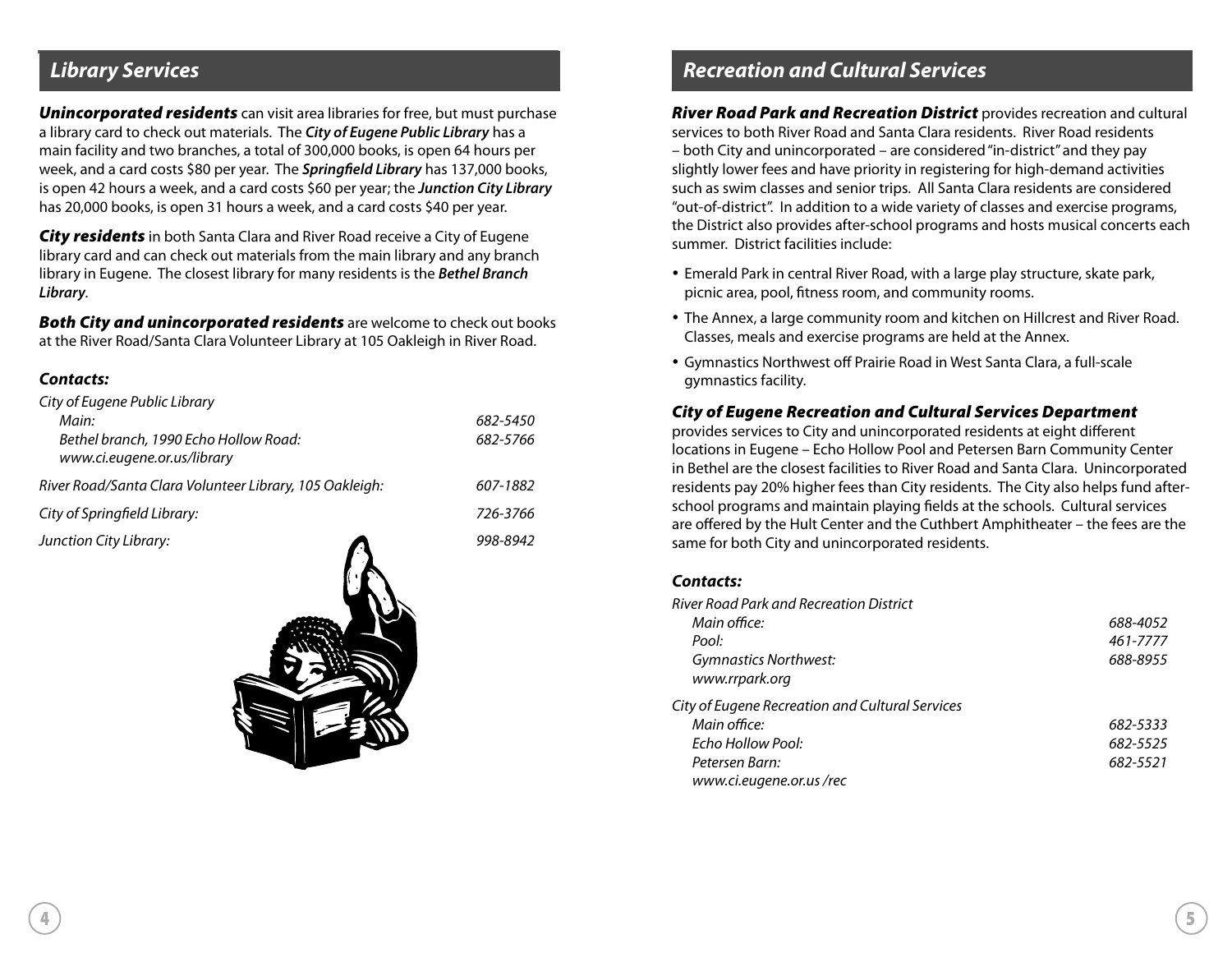## **Parks and Open Space**

**River Road Park and Recreation District** owns and maintains Emerald Park located in central River Road, see "Recreation and Cultural Services" for a complete description.

**Lane County Parks** owns and operates two public boat landings on the Willamette River near Santa Clara: Hileman is open to cars, and Whitley is open only to pedestrians and bicycles.

**Eugene Parks and Open Space Division**, part of the City's Department of Public Works, owns and maintains all other parks in River Road and Santa Clara. The City has been actively developing parks and purchasing parkland to meet community needs. Developed parks and facilities include: Arrowhead, Awbrey, Bramblewood, and the synthetic surface field at North Eugene High School. Undeveloped parkland and natural areas include: Ferndale, Filbert Meadows, Lone Oak, Rosetta Place, Terra Linda, Walnut Grove, Wendover, and Riverfront Park System which offers bike paths and excellent access to natural areas along the banks of the Willamette River in River Road.

#### **Contacts:**

| River Road Park and Recreation District:<br>www.rrpark.org/                                                                    | 688-4052 |
|--------------------------------------------------------------------------------------------------------------------------------|----------|
| Lane County Parks (for Hileman and Whitely boat landings):<br>laneparks@co.lane.or.us<br>www.co.lane.or.us/Parks/LaneParks.htm | 682-2000 |
| Eugene Parks and Open Space Division:<br>pos@ci.eugene.or.us<br>www.ci.eugene.or.us/parks/index.htm                            | 682-4800 |



## **Planning, Development, and Neighborhoods**

**City of Eugene Planning Division** provides both City and unincorporated residents with planning, permit, and historic preservation services, including: conditional use permits, land divisions, property line adjustments, site review, and zone changes. The 1987 River Road Santa Clara Urban Facilities Plan is the specific planning document for the area. Regional plans such as the MetroPlan and Transplan also guide development in the neighborhoods.

City of Eugene Building and Permit Services provides both City and unincorporated residents with construction permit review, construction

inspections and zoning services. City residents also receive solid waste and recycling programs/ regulation and nuisance administration (managing complaints about a neighbor's garbage, abandoned vehicles, open or vacant buildings, etc.).

Lane County Land **Management** manages nuisance administration in unincorporated areas.



**City of Eugene Community Development Division** provides these affordable housing and neighborhood programs:

- Support to the River Road Community Organization and the Santa Clara Community Organization, who both welcome City and unincorporated residents. A City staff person attends most neighborhood meetings to answer questions and stay connected to neighborhood issues.
- Training for neighborhood leaders, assistance with meeting process design and charter revisions, and funding for public information. The volunteer radar program is available to any neighbor who would like to help identify and educate speeding drivers.
- For City residents: funding for low-income housing development, housing rehabilitation loans, homebuyer assistance, emergency home repair, accessibility improvements for low-income individuals, job creation loans for businesses, and loans and grants to nonprofit agencies for facilities.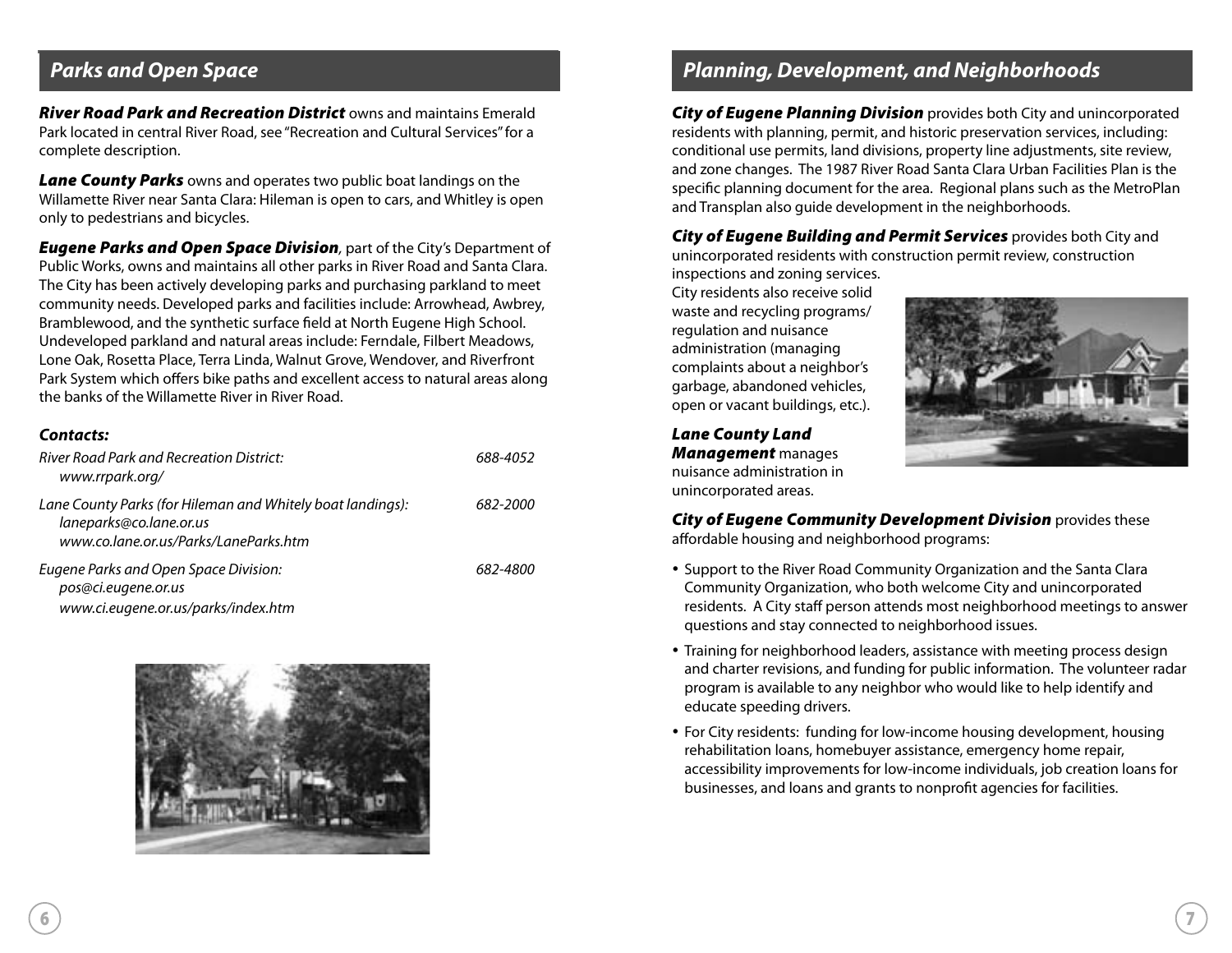

#### Housing and Community Services Agency of Lane **County (HACSA)** provides

low-income housing, subsidized housing, rental assistance, public housing, and rehabilitation programs for all Lane County residents, both City and unincorporated.

#### **Contacts:**

| City of Eugene Planning                                                     |          |
|-----------------------------------------------------------------------------|----------|
| Planner on Duty:                                                            | 682-5377 |
| Annexation issues:                                                          | 682-8379 |
| www.ci.eugene.or.us/pdd                                                     |          |
| City of Eugene Building and Permit Services:<br>www.ci.eugene.or.us/pdd/bps | 682-5086 |
| Lane County Land Management:                                                | 682-3807 |
| City of Eugene Neighborhoods:<br>www.ci.eugene.or.us/neighbor               | 682-5009 |
| City of Eugene Housing:                                                     | 682-5446 |
| Housing and Community Services Agency of Lane County (HACSA):               | 682-3755 |

## **Police Services**

Police services include law enforcement; investigation of financial, property or person crimes; and special operations.

**Eugene Police Department (EPD)** staffs the 9-1-1 Center and provides police services to City residents in Santa Clara and River Road. EPD has 184 officers serving a population of 144,000, or 1.3 officers per 1,000 residents. The City is divided into five patrol districts; RR/SC is in District 4, which also includes the industrial corridor and Bethel/Danebo. Each district should have a minimum of one officer on duty, and sometimes two. The closest public safety stations to River Road and Santa Clara are in the Whiteaker neighborhood at 520 Blair Blvd., and in the Bethel neighborhood at 464 Highway 99. In addition, EPD has police officers in all Eugene high schools from 9 a.m. to 4 p.m. The Patrol Division provides day-to-day law enforcement and special operations including patrol officers, school resource officers, traffic enforcement, police dogs (K-9s), and SWAT. The Investigations Division provides crime scene investigation and analysis, as well as investigation of violent, financial, property, vice and narcotics crimes.

Lane County Sheriff's Office provides police services to unincorporated residents in Santa Clara and River Road. There are currently a total of 32 sworn deputies and sergeants covering 104,000 individuals, or .3 deputies per 1,000 residents. On average, there are two deputies covering an area of 4,618 square miles. Other services provided by the Sheriff's Office include marine patrol, dunes patrol, forest patrol, municipal contract policing, and search and rescue. Under a mutual aid agreement, if an Oregon State Police or Eugene Police Department officer is closer than a sheriff's deputy, they will respond to an emergency.

**Traffic Control:** Both City and County law enforcement agencies have traffic and speed control officers on duty. Officers can cite violators regardless of whether the incident occurs on streets inside or outside the city. Traffic complaints (which often occur on a combination of City and County streets) can be called in to either the Eugene Police Department or the Lane County Sheriff's Office, and the two jurisdictions work together to respond.

#### **Contacts:**

In an emergency, dial 9-1-1.

| City of Eugene Police Department  |          |
|-----------------------------------|----------|
| Non-emergency:                    | 682-5111 |
| <b>Public Information Office:</b> | 682-5197 |
| Bethel Station:                   | 682-5757 |
| Whiteaker Station:                | 682-5149 |
| www.eugene-or.gov                 |          |
| <b>Lane County Sheriff</b>        |          |
| Non-emergency:                    | 682-4150 |
| Neighborhood Watch:               | 682-4178 |
| www.co.lane.or.us/sheriff         |          |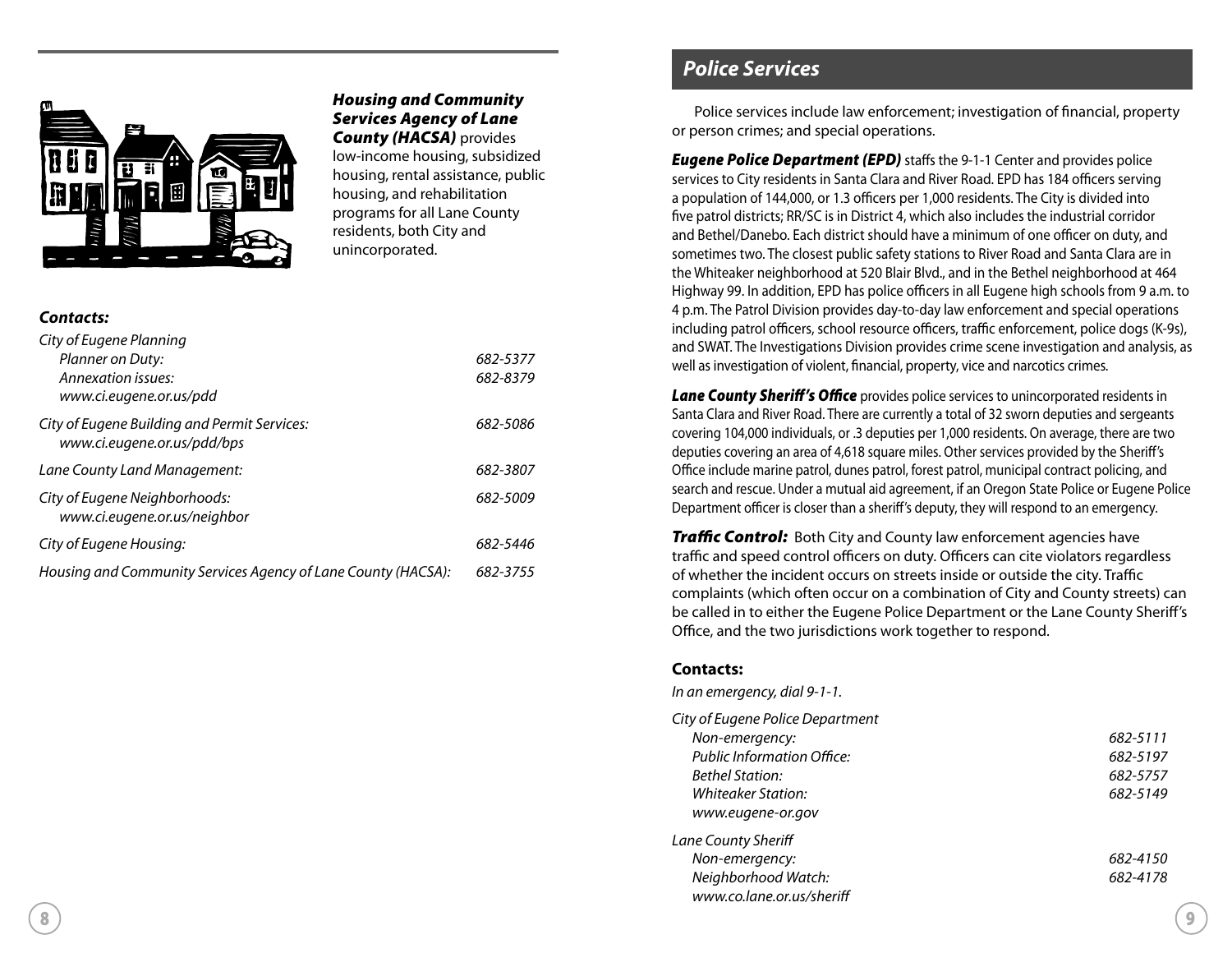## **Transportation Services**

Transportation services include the maintenance of roads, right-of-way (areas next to the road), bike paths and alleys, upgrades to existing facilities, and construction of new facilities. River Road and Santa Clara are a patchwork of City and County roads, and the two governments work together to provide maintenance. An agreement between the City and County divides River Road and Santa Clara into two maintenance areas:

City of Eugene Public Works maintains roads and right-of-ways in most of River Road. The City maintains roads according to City standards: **limited maintenance is provided** on unimproved streets, and improved streets (curbs and gutters, etc.) may **receive maintenance or rehabilitation based on need.**

Lane County Public Works maintains roads and right-of-ways in most of Santa Clara and a small portion of River Road. The County maintains and **rehabilitates improved and unimproved County roads, but not Local Access Roads**. A Local Access Road is open to the public but not maintained by Lane County.

**Within each maintenance area, the road agreement between the City and County includes:** maintaining the road shoulder and surface, bridges, structures, guardrails, markings, signage, and snow and ice removal.

**Some road-related services are not part of the maintenance agreement**: instead these services are based on whether the road is in the City or County: removal of abandoned cars or dead animals, vegetation control (road-side weeds), environmental spills, and permitting in the right-of-way (such as a permit to build or change a driveway). For these services, residents should call Eugene Public Works or Lane County Public Works to determine whether the road is in the City or County.

**Maintenance and installation of streetlights:** either the City of Eugene provides these services or they are provided by EWEB through contracts with the River Road Water District and the Santa Clara Water District. City of Eugene lights can be identified by a City of Eugene number plate on the street side of the light pole. For maintenance or repair of these lights, call Eugene Public Works. For other lights: in River Road call the River Road Water District, and in Santa Clara call EWEB.

#### **Contacts:**

| City of Eugene Public Works (Maintenance Division):<br>www.ci.eugene.or.us/pw | 682-4800 |
|-------------------------------------------------------------------------------|----------|
| Lane County Public Works                                                      |          |
| Road Maintenance:                                                             | 682-6900 |
| Transportation Planning:                                                      | 682-6936 |
| River Road Water District:                                                    | 688-1240 |
| FWFB:                                                                         | 484-2411 |
| www.eweb.org                                                                  |          |

## **Road Maintenance Areas**

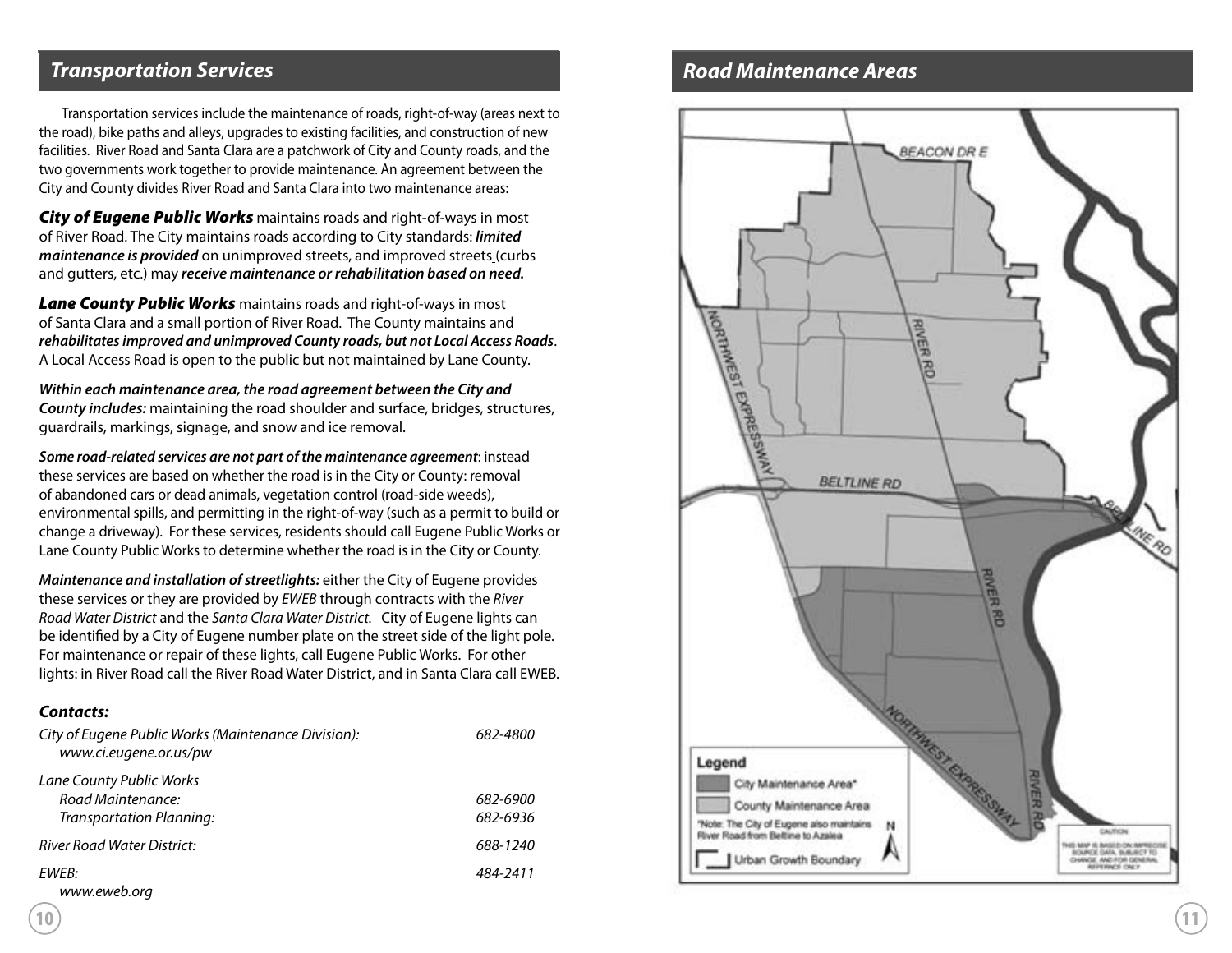## **Stormwater Services**

Stormwater systems collect water runoff and channel it to either an infiltration area or an open waterway. Gutters, drains, ditches, and underground pipes are all part of the stormwater system. In most of River Road and Santa Clara, there is limited stormwater infrastructure: water runs into roadside ditches and absorbs into the ground. New subdivisions in the area have curband-gutter stormwater systems, which drain water into a dry-well, stream channel, or wetland. Similar to roads, the City and County divide River Road and Santa Clara into two areas for stormwater maintenance:

**Lane County** maintains drainage systems in the road right-of-way in Santa Clara and a small portion of River Road (see map on page 11 for details). The County does not maintain drainage areas outside the right-of-way. The County also conducts a leaf pick-up program for improved (curbed) streets in this area.

City of Eugene Public Works maintains drainage systems in both the rightof-way and outside the right-of-way for most of the River Road area (see map on page 11 for details). The City conducts a leaf pick-up program for both improved and unimproved streets in this area.

**Fees:** City residents and businesses pay a monthly stormwater fee, which is the major source of funding for the City stormwater system. Unincorporated residents do not pay stormwater fees.

#### **Contacts:**

| City of Eugene Public Works |               |
|-----------------------------|---------------|
| Stormwater:                 | 682-2739      |
| Open Waterways:             | 682-4800      |
| Flood Zone info:            | 682-8400      |
| Billing:                    | 682-4900      |
|                             | - - - - - - - |

Lane County Public Works: 682-6900



## **Water and Wastewater**

Metropolitan Wastewater Management Commission provides wastewater services to the entire Eugene/Springfield area. They contract with the City of Eugene Public Works to provide treatment services to both unincorporated and City residents in River Road and Santa Clara.

## Eugene Water and Electric Board (EWEB) contracts with River Road Water District (RRWD)

and the **Santa Clara Water District (SCWD)** to provide water service to all residents of River Road and Santa Clara. Both the RRWD and the SCWD purchase water from EWEB and sell it to properties within their service area. The Districts are responsible for setting water rates and major capital improvements. EWEB provides billing, administration, and maintenance for the Districts.



#### Fire hydrant management:

- In Santa Clara, the SCWD contracts with the Santa Clara Rural Fire Protection District to maintain street-level workings of hydrants in Santa Clara, and with EWEB to maintain the below-ground workings of hydrants.
- In River Road, the RRWD contracts with the Eugene Fire Department to maintain street level workings of the hydrants, and with EWEB to maintain the below ground workings of hydrants.

#### **Contacts:**

| City of Eugene Public Works:                        | 682-4800 |
|-----------------------------------------------------|----------|
| City of Eugene Wastewater Treatment Plant:          | 682-8600 |
| Metropolitan Wastewater Management Commission:      | 726-3694 |
| River Road Water District:                          | 688-1240 |
| Santa Clara Water District:                         | 726-0681 |
| Eugene Water and Electric Board, Customer Services: | 484-6016 |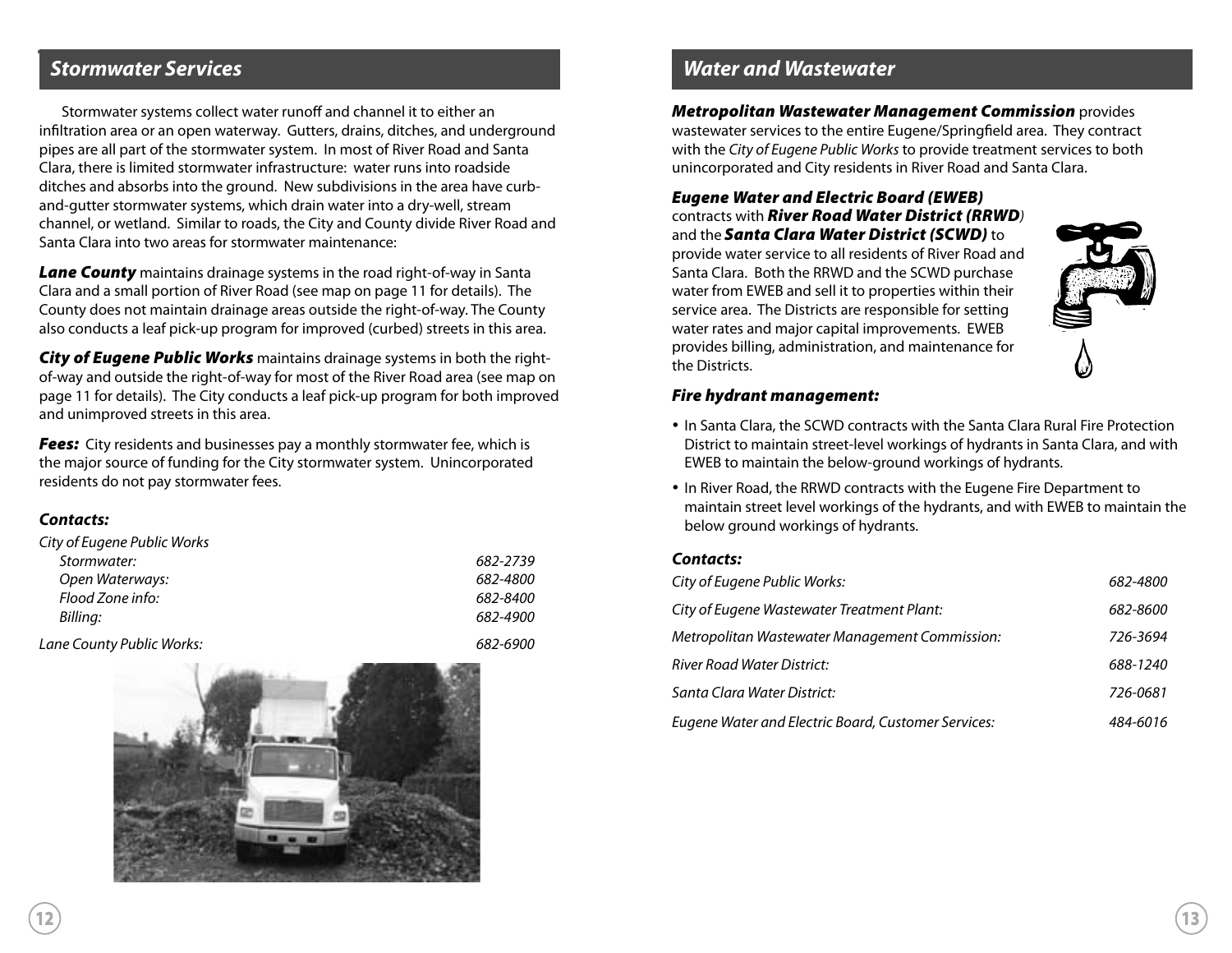## **Other Public Services**

**Schools:** All of River Road and most of Santa Clara is served by the 4J School District. A small portion of Santa Clara is served by Irving School, part of the Bethel School District. Another small area in the northwest corner of Santa Clara is served by the Junction City School District.

| 4J School District:            | 687-3123 |
|--------------------------------|----------|
| Bethel School District:        | 689-3280 |
| Junction City School District: | 998-6311 |

**Buses:** Lane Transit District (LTD) provides bus service to the entire Eugene-Springfield area.

| Lane Transit District: | 682-6100 |
|------------------------|----------|
|------------------------|----------|

**Solid Waste Disposal:** Lane County manages solid waste disposal and recycling facilities for both City and unincorporated residents. Private businesses handle solid waste pick-up.

Lane County Public Works, Waste Management: 682-4119

**Electricity:** Eugene Water and Electric Board provides electricity to all of Eugene, River Road and Santa Clara.

Customer Services: 484-6016 www.eweb.org



## **Questions and Answers About Annexation**

Because River Road and Santa Clara are located within the Eugene Urban Growth Boundary, each year more territory is annexed to the City of Eugene. Residents are often confused about when annexations take place and what decisions actually trigger annexation. The following are typical questions raised by residents:

### **1. Why are some areas of River Road and Santa Clara in the City and other areas unincorporated?**

Until 1982, Lane County managed planning and development in River Road and Santa Clara. Most houses built before 1982 are not in the City of Eugene. However, in 1982 the Cities of Eugene, Springfield and Lane County adopted the Metro Plan. Policies in the Metro Plan encourage annexation as the preferred means of providing services to new development, and state a preference for cities to become the providers of service within their Urban Growth Boundaries. The County code, which the City agreed to administer through an urban transition agreement, requires property owners to agree to annex for land divisions under 10 acres, zone changes, Planned Unit Developments, new commercial or industrial development, and any substantial increased need for City services (with a few exceptions for very minor development).

#### **2. What activities require annexation of property to the City?**

 The City usually requires property owners to annex properties to Eugene in order to:

- Construct new "dwelling units" (a dwelling unit is a second kitchen, bath, and living area).
- Connect to City sewers.
- Create new vacant, developable lots.
- Change zoning on a property to higher intensity of activity.
- Develop new commercial or industrial buildings.

#### **3. What activities DO NOT trigger annexation?**

Annexation is not usually required for:

- Building residential outbuildings or remodeling, unless it includes the addition of a "new dwelling unit" (second kitchen, bath, and living area), or the equivalent for a business.
- Placing a temporary manufactured home on a property with a Hardship Permit, and minor additions to existing businesses, where no new demand for City services is created.
- Site improvements such as building a fence or improving a driveway.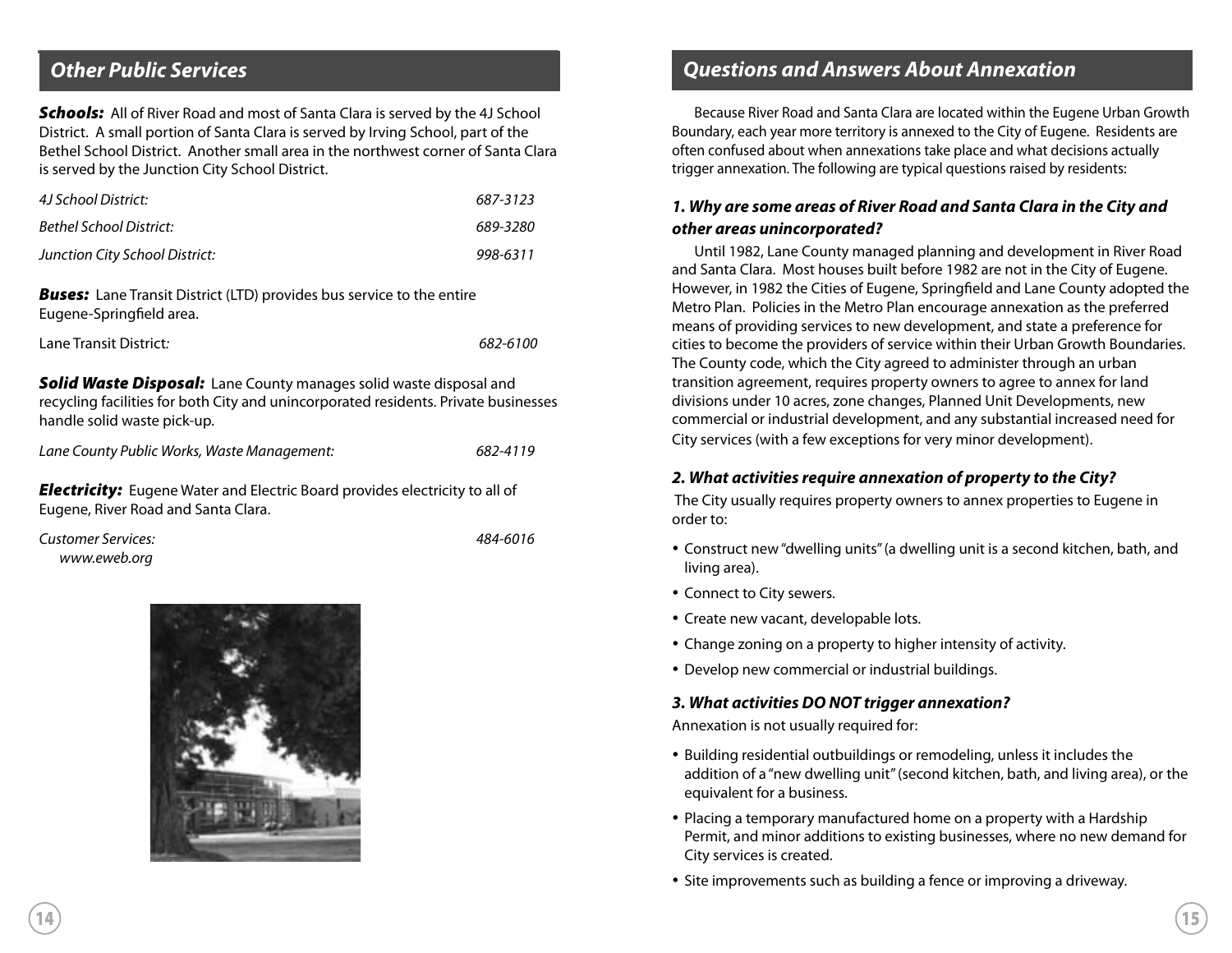## **4. Why are some streets in our neighborhood under the jurisdiction of the County and others under the jurisdiction of the City?**

As part of the development process, the City annexes some streets to create logical segments. In addition, when an entire area is annexed for development, the streets that are built by the developer are then in the City's jurisdiction.



## **5. Could the City annex the entire River Road or Santa Clara neighborhoods?**

The City could work with current service providers to create an annexation plan, and then ask voters to approve the plan. Senate Bill 778, passed by the legislature in 2005, requires that the plan be approved by a "double majority": a majority of unincorporated residents in the proposed area AND a majority of residents in the City of Eugene.

When an area of unincorporated property is surrounded by City property, the City can initiate annexation (also know as Island Annexation). This method is not currently a viable annexation strategy for the entire River Road and Santa Clara area because it is not surrounded by City.

For properties that do not meet annexation requirements, the Eugene City Council has consistently upheld the policy of voluntary annexation as stated in the Metro Plan: "Eugene will make every reasonable attempt to provide for annexation only on a voluntary basis and according to prior individual property annexation agreements." (Metro Plan page II-D-7).

## **6. Who should I call if I have unanswered questions about annexation?**

City of Eugene Planner on Duty: 682-5377, www.ci.eugene.or.us/pdd, 1-5 pm weekdays, or City of Eugene Annexation at 682-8379.

## **Frequently Called Phone Numbers**

River Road and Santa Clara consist of a patchwork of City and unincorporated property. To use this list, it is helpful to know whether your residence and/or street is located in the City of Eugene:

**For residence information:** Tax records indicate whether your property is in the City, or call Lane County Assessment and Taxation at 682-4321.

**For street information:** Call the City of Eugene Public Works at 682-4800 or Lane County Public Works at 682-6900.

#### **Abbreviations:**

| City:    | Residents living on property within the City of Eugene            |
|----------|-------------------------------------------------------------------|
|          | Unincorp: Residents in areas unincorporated to the City of Eugene |
| SC:      | Lane County Road Maintenance Area (see map on page 11).           |
| $RR^*$ : | City of Eugene Road Maintenance Area (see map on page 11).        |
| County:  | Lane County                                                       |
| Eugene:  | City of Eugene                                                    |
|          |                                                                   |

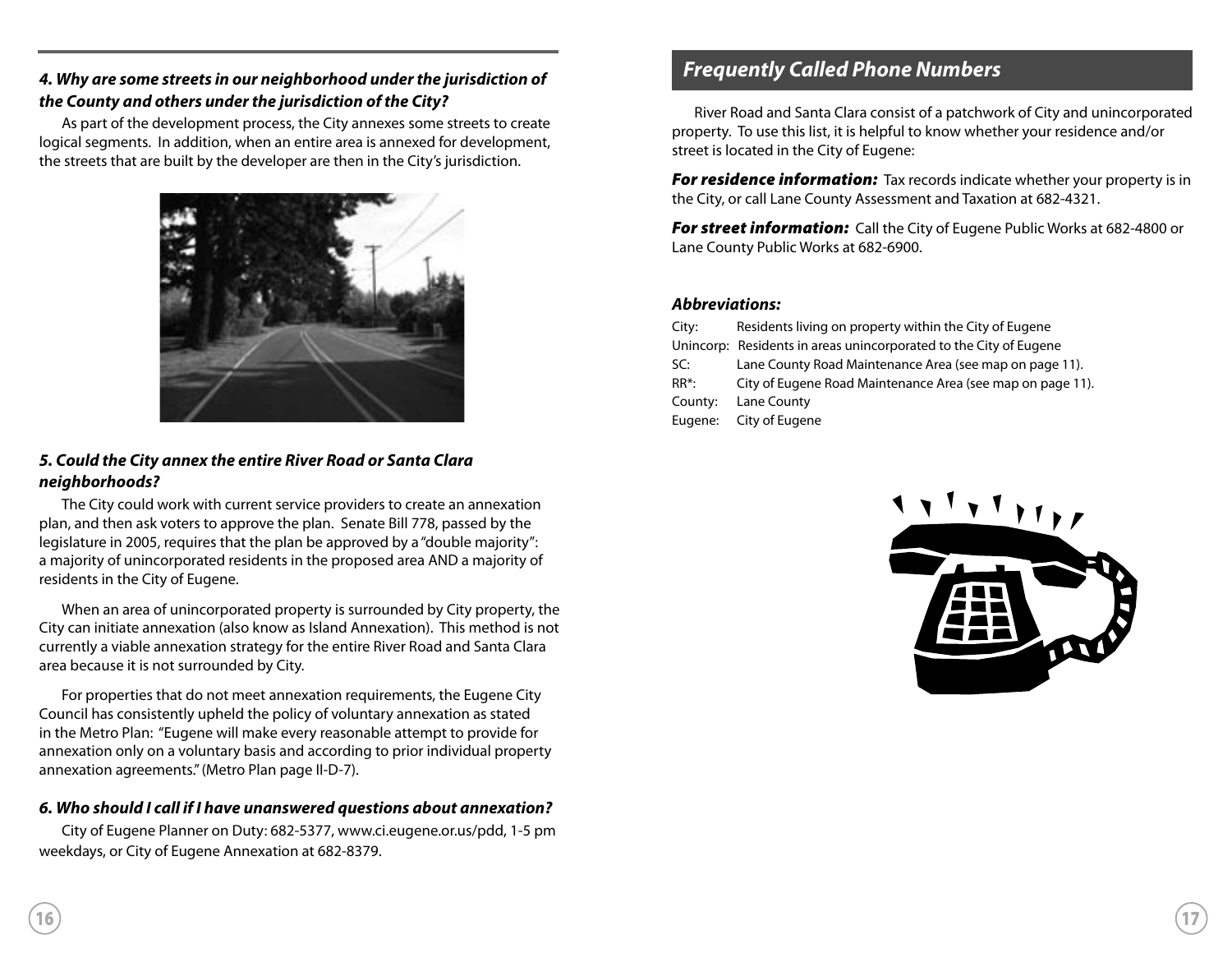| Abandoned Cars on Street                 | <b>City Streets</b>        | 682-5713 |
|------------------------------------------|----------------------------|----------|
| (for private property, see Neighbor)     | <b>County Roads</b>        | 682-6900 |
| Air Pollution: yard burning, smells      | LRAPA                      | 726-3976 |
| Animal Control/Regulation                | Lane County                | 682-3645 |
| Annexation                               | Eugene Planning & Dev.     | 682-8379 |
| <b>Bicycle Safety</b>                    | Eugene Bike Coord          | 682-5471 |
| <b>Building Permits</b>                  | Eugene Building & Permit   | 682-5505 |
| <b>Building Safety Complaints</b>        | Eugene Planning & Dev.     | 682-5495 |
| City Council/City Manager/Mayor          | <b>Eugene City Hall</b>    | 682-5010 |
| Code Violations                          | <b>Eugene Land Use</b>     | 682-5819 |
| <b>Community Mediation Services</b>      | 769 Monroe St.             | 344-5366 |
| Composting - Questions/Workshops         | Eugene Planning & Dev.     | 682-5542 |
| <b>County Commissioners</b>              | <b>Lane County</b>         | 682-4203 |
| Dead Animals                             | <b>City Streets</b>        | 682-4800 |
|                                          | County Roads               | 682-6900 |
| Environmental Spill                      | <b>City Streets</b>        | 682-4800 |
|                                          | <b>County Roads</b>        | 682-6900 |
| Fences - Location, Regulation, Specs     | Eugene Land Use            | 682-5505 |
| <b>Flooded Streets, Ditches</b>          | RR*: Eugene Public Works   | 682-4800 |
|                                          | SC: County Public Works    | 682-6900 |
| Garage Sales - regulation of             | Eugene Land Use            | 682-8336 |
| Graffiti Reporting                       | <b>City Streets</b>        | 682-4800 |
|                                          | <b>County Roads</b>        | 682-6900 |
| <b>Grass Cutting &amp; Noxious Weeds</b> | City Streets or properties | 682-4800 |
|                                          | County Roads or properties | 682-6900 |
| Homeless Issues/Camping Complaints       |                            |          |
| On private property:                     | Eugene Land Use            | 682-5819 |
| On public property/road right of way:    | City: Eugene Police        | 682-5111 |
|                                          | Unincorp: County Sheriff   | 682-4150 |
| Leaves                                   | RR*: Eugene Public Works   | 682-5383 |
|                                          | SC: County Public Works    | 682-6900 |
| Legal Aid                                | 376 E. 11th                | 342-6056 |
| Master Gardener Hotline                  | OSU Extension Svc.         | 682-4247 |
| Neighborhood Watch                       | City: Eugene Police        | 682-8186 |
|                                          | Unincorp: County Sheriff   | 682-4178 |
| Neighborhood Services                    | Eugene Planning & Dev.     | 682-5009 |
| Neighbor Complaints - garbage,           | City: Eugene Land Use      | 682-5819 |
| vacant buildings, junk cars              | Unincorp: Lane Land Mngmnt | 682-3807 |
| (also see Zoning Violations)             |                            |          |
| <b>Noise Complaints</b>                  | City: Eugene Police        | 682-5111 |
|                                          | Unincorp: Lane Land Mngmnt | 682-3807 |
|                                          |                            |          |

| Parks – Rules, Rentals, and Usage                                        | <b>Emerald Park</b>                  | 688-4052       |
|--------------------------------------------------------------------------|--------------------------------------|----------------|
|                                                                          | <b>City Parks</b>                    | 682-4800       |
|                                                                          | <b>County Boat Landings</b>          | 682-2000       |
| <b>Parking Enforcement</b>                                               | <b>City Streets: Parking Control</b> | 682-5729       |
|                                                                          | <b>County Roads</b>                  | 682-6900       |
| Planning and Development                                                 | Eugene 'Planner on Duty'             | 682-5377       |
| Police - Non Emergency                                                   | City: Eugene Police                  | 682-5111       |
|                                                                          | Unincorp: County Sheriff             | 682-4150       |
| City of Eugene Public Safety Stations:                                   |                                      |                |
| <b>Bethel</b>                                                            | 464 Hwy 99                           | 682-5757       |
| Whiteaker                                                                | 520 Blair Blvd.                      | 682-5149       |
| Recreation                                                               | Echo Hollow                          | 682-5525       |
|                                                                          | Petersen Barn                        | 682-5521       |
|                                                                          | <b>River Road Facilities</b>         | 688-4052       |
| Sewer/Paving Assessments                                                 | <b>Eugene Finance</b>                | 682-5037       |
| Sewer Maintenance                                                        | Eugene Public Works                  | 682-4800       |
| Solid Waste/Recycling                                                    | Eugene Planning & Dev.               | 682-6830       |
| Sidewalk Hazards                                                         | RR*: Eugene Public Works             | 682-4800       |
|                                                                          | SC: County Public Works              | 682-6900       |
| Speeding/Traffic Complaints                                              | Eugene Police, or                    | 682-5157       |
|                                                                          | County Sheriff                       | 682-4150       |
| Stormwater                                                               | RR*: Eugene Public Works             | 682-4800       |
|                                                                          | SC: County Public Works              | 682-6900       |
| <b>Street Use Permits (Block Party)</b>                                  | <b>Eugene Building and Permits</b>   | 682-4800       |
| Street Lights - repair                                                   | RR*: RR Water District               | 688-1240       |
|                                                                          | <b>SC: EWEB</b>                      | 484-2411       |
| Street Repair/Signs – missing, repair                                    | RR*: Eugene Public Works             | 682-4800       |
|                                                                          | SC: County Public Works              | 682-6900       |
| Taxes and Assessments                                                    | Lane County                          | 682-4321       |
| Tree Planting – NeighborWoods                                            | <b>City Streets</b>                  | 682-4800       |
| Tree Removal in Roadway                                                  | <b>City Streets</b>                  | 682-4800       |
|                                                                          | <b>County Roads</b>                  | 682-6900       |
| Traffic Design                                                           | <b>City Streets</b>                  | 682-5291       |
|                                                                          | <b>County Roads</b>                  | 682-6900       |
| Utilities Locate (48 hrs. before digging)                                | <b>Toll Free</b>                     | 1-800-332-2344 |
| Waste Disposal                                                           | County Waste Management              | 682-4119       |
| Weed Control/Vegetation Management                                       | See Grass Cutting                    |                |
| <b>Zoning Questions</b>                                                  | Eugene 'Planner on Duty'             | 682-5377       |
| <b>Zoning Violations</b>                                                 | Eugene Land Use                      | 682-5819       |
| (illegal building, signs, fences, number<br>of animals, home businesses) |                                      |                |

\* For properties west of River Road, between Beltline and Maxwell, call County Public Works: 682-6900.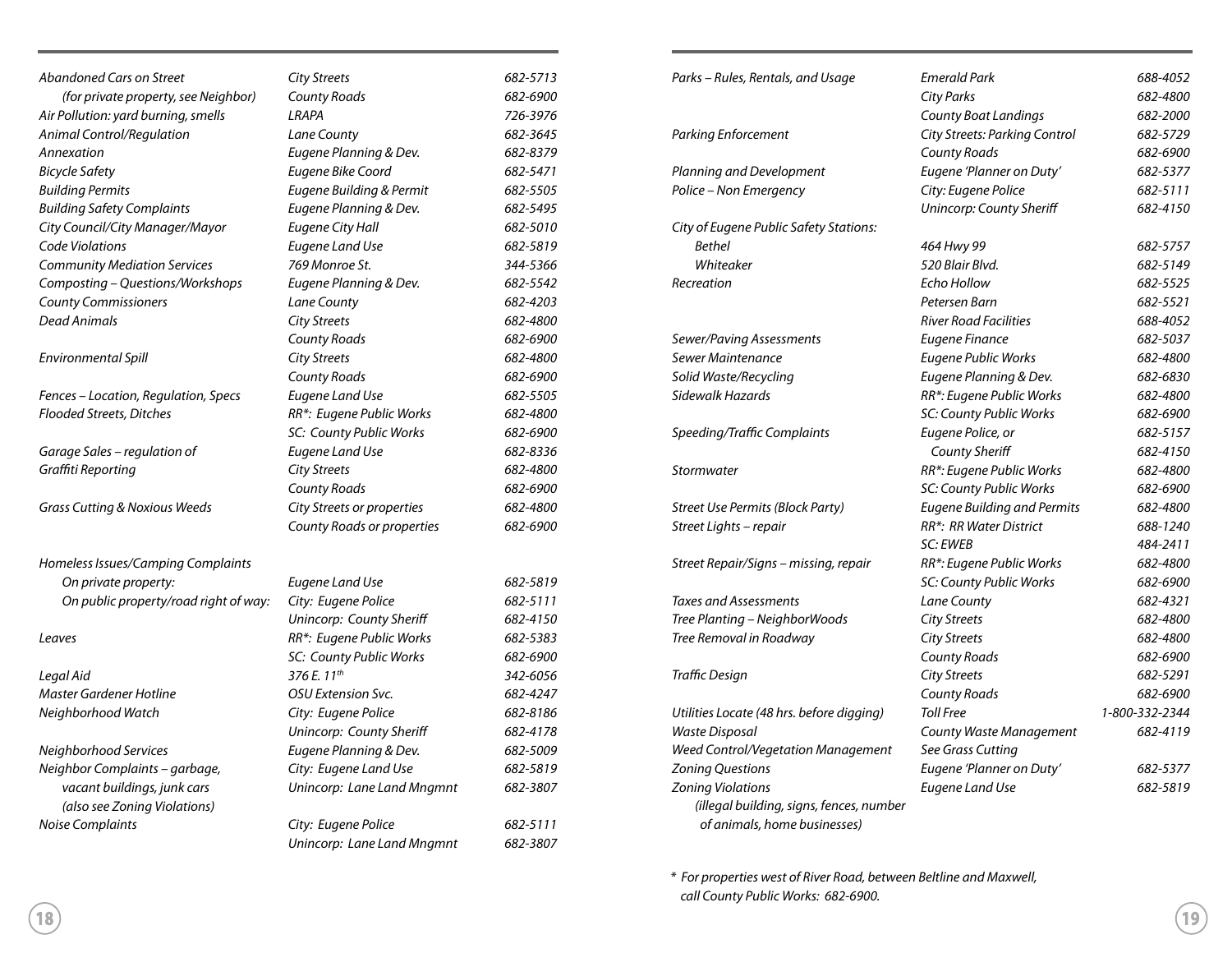# **School Districts**